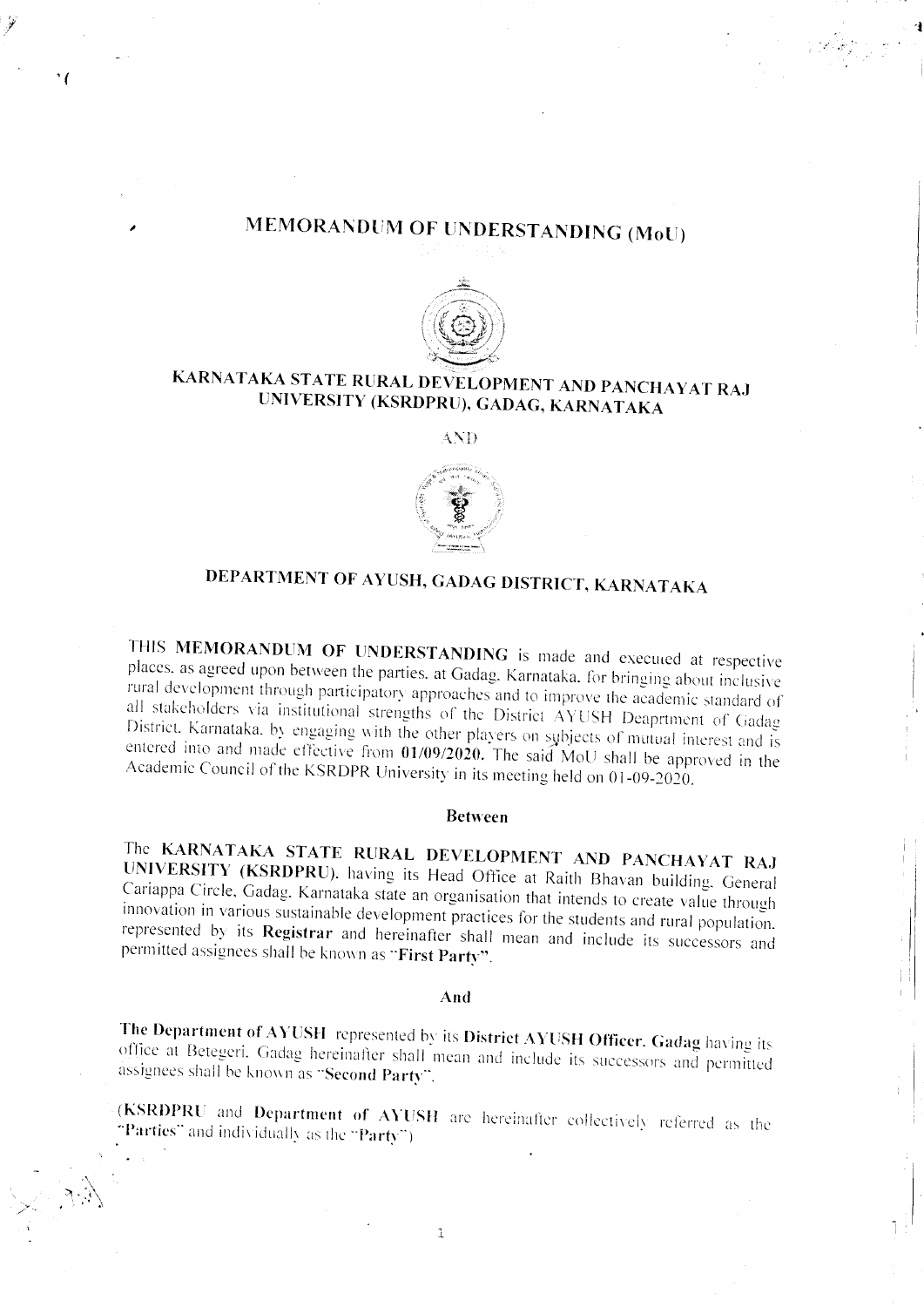#### **About KSRDPRU:**

The Karnataka State Rural Development and Panchayat Raj University (KSRDPRU), first of its kind in the country was established through the Karnataka State Rural Development and Panchayat Raj University Act. 2016. for teaching, training and research on Sustainable Rural Development and Panchayat Raj Institutions. The intention of the University is to strengthen the local self-governance system and to give impetus for the study and research for comprehensive rural development in the State of Karnataka. The University has its Head Office at Gadag and a Regional Office at Grammeenabhivruddhi Bhavan, Ananda Rao Circle, Bengaluru. The University is recognized by the University Grants Commission (UGC) under 2(f) of UGC Act.

 $\mathcal{O}$ 

### About Department of AYUSH, Gadag District:

AYUSH is the combination of the first letters of Ayurveda. Yoga and Nature cure, Unani, Sidda and Homeopathy systems of medicine. The AYUSH department has a vision:

To provide cost effective AYUSH Services, with a universal access through upgrading AYUSH Hospitals and Dispensaries, co-location of AYUSH facilities at Primary Health Centres (PHCs), Community Health Centres (CHCs) and District Hospitals (DHs).

To strengthen institutional capacity at the state level through upgrading AYUSH educational institutions. State Govt. ASU&H Pharmacies. Drug Testing Laboratories and ASU & H enforcement mechanism.

Support cultivation of medicinal plants by adopting Good Agricultural Practices (GAPs) so as to provide sustained supply of quality raw-materials and support certification mechanism for quality standards. Good Agricultural/Collection/Storage Practices.

Support setting up of clusters through convergence of cultivation, warehousing, value addition and marketing and development of infrastructure for entrepreneurs.

## NOW THIS MEMORANDUM OF UNDERSTANDING WITNESS AS FOLLOWS:

#### **I. PURPOSE OF MOU:**

The purpose of the MoU is to promote mutual cooperation in Academic educational. training, research, extension activities and establish a framework for programmes of exchange and collaboration in areas of operationalization of AYUSH Health and Wellness centres under Ayushman Bharat and such other various programs/ schemes of central and state government to empower the masses for "self-care" to reduce the disease burden, out of pocket expenditure and to provide informed choice to the people, Research, Documentation and field of their agencies/ any Public Sector organization related IEC activities and other

 $\overline{2}$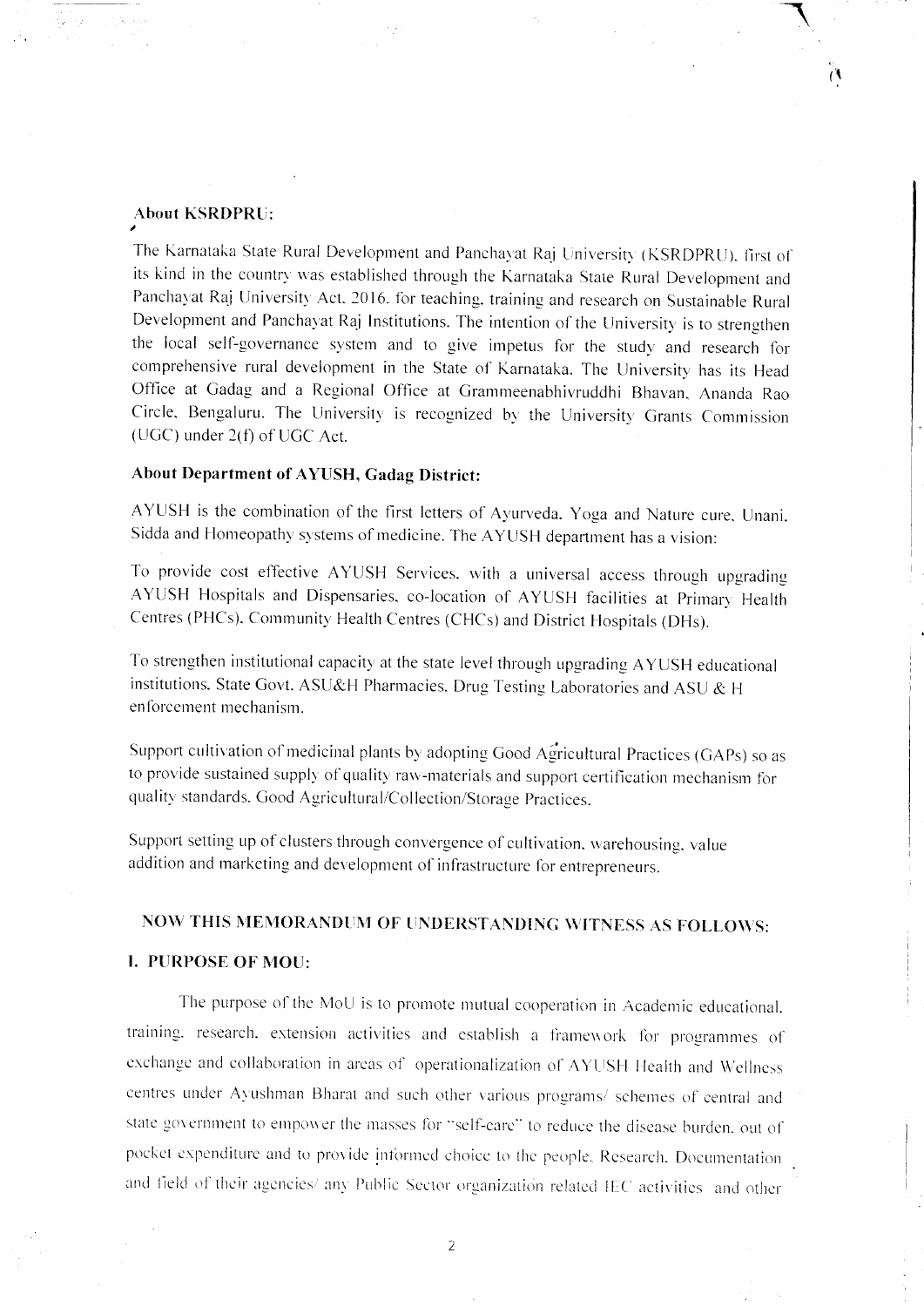For KSRDPRU: The Registrar, Karnataka State Rural Development and Panchayat Raj University, Raitha Bhavan, General Cariappa Circle, Gadag, Karnataka- $\overline{\phantom{a}}$ 582 101.

For Department of AYUSH, Gadag District: The District AYUSH Officer, Government Ayurveda Hospital Campus. Gadag-Betegeri. 582 102.

#### EFFECTIVE DATE, DURATION, MODIFICATION OF MOU:

- 1. The partnership shall be effective from ................, though the date of signing of the MoU is on different days and places and shall remain in force for a period of ....... (5) years or till the completion of the scheme whichever is earlier) from the said date. The duration may be extended with the consent of both the parties under mutually agreed terms and conditions.
- 2. Unless otherwise extended by both the parties, the MoU shall be deemed to be terminated on expiry of the period mentioned above.
- 3. Any change / modification in the MoU as introduced / suggested by the organizations.

#### **III. FORCE MAJEURE:**

Neither party shall be held responsible for non-fulfilment of their respective obligations under this MoU due to the exigency of one or more of the force majeure events such as, but not limited to acts of God, War. Floods. Earthquake, Strikes. Lockouts. Epidemics. Riots. Civil Commotions, etc.

#### **IV. AMENDMENTS TO THE MOU:**

No amendment or modification of this MoU shall be valid unless the same is made in writing by both the parties or their authorized representatives and specifically stating the same to be an amendment of this MoU. The modifications / changes shall be effective from the date on which they are made / executed unless otherwise agreed to.

#### V. ASSIGNMENT OF THE MOU:

The rights or / and liabilities arising to any part of this MoU shall not be assigned except with the written consent of the other party and subject to such terms and conditions as may be agreed upon between the involved parties.

## VI. CONFLICT RESOLUTION:

 $\Delta$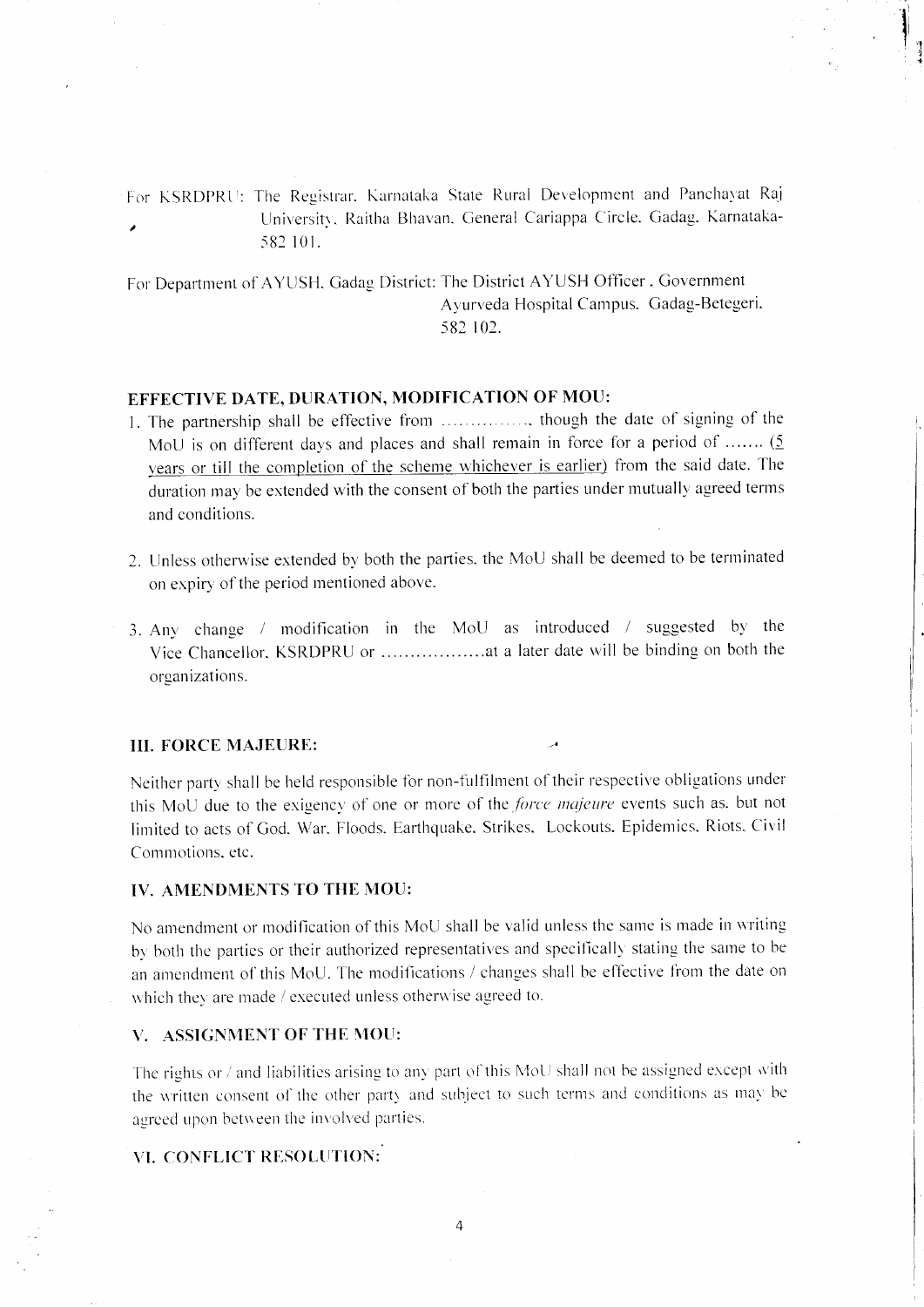areas of common interests for mutual benefit. This MoU would be applicable on mutual convenient and acceptable terms and conditions.

 $\mathbf{\Lambda}$ 

NOW THEREFORE, for furtherance of the objectives of both the organizations, and considering the long term benefits of sharing the knowledge, resources and capacity by undertaking collaborative activities of research and extension, it is hereby agreed between KSRDPRU and Department of AYUSH. Gadag District as under:

1. Operationalization of AYUSH Health and Wellness centres under Ayushman Bharat Both the university / department shall work for the population screening. IEC. implementation of preventive and promotive programs, periodic training, capacity building and multiskilling of manpower, documentation, monitoring, etc.

### 2. Joint Research Programme:

Both the university / department shall work for joint and collaborative research and consultancy in the thrust areas of common interests.

## 3. Joint Holding of Workshop / Training, etc

Joint organization of conferences / workshops / seminars / symposia / summer schools / training / lectures, etc to improve the exchange of knowledge and experience.

#### 4. Joint Publications

Joint publications of research articles, papers, books to develop research aptitude and to contribute to the world of knowledge.

## 5. Academic collaboration

Institutions shall collaborate in research guidance and internship of students. They shall also be working together in the areas of Course development and also provide faculty members as resource persons depending upon their availability.

## 6. Research Scholar Exchange Programme

To encourage co-operation and interaction between inter-institution visits by the research scholars for wider academic understanding and exposure.

7. Exchange of Knowledge Resource Sharing of books. journals and teaching materials including textbooks, audio-videos, publications, reports and other teaching aids.

#### 8. Organising special camps:

Jointly organizing special camps to address the issues related to Public health. Food and Nutrition. Development of product, etc.

#### **II. NOTICES:**

Correspondence relating to the implementation of this MoU will be addressed to the following: